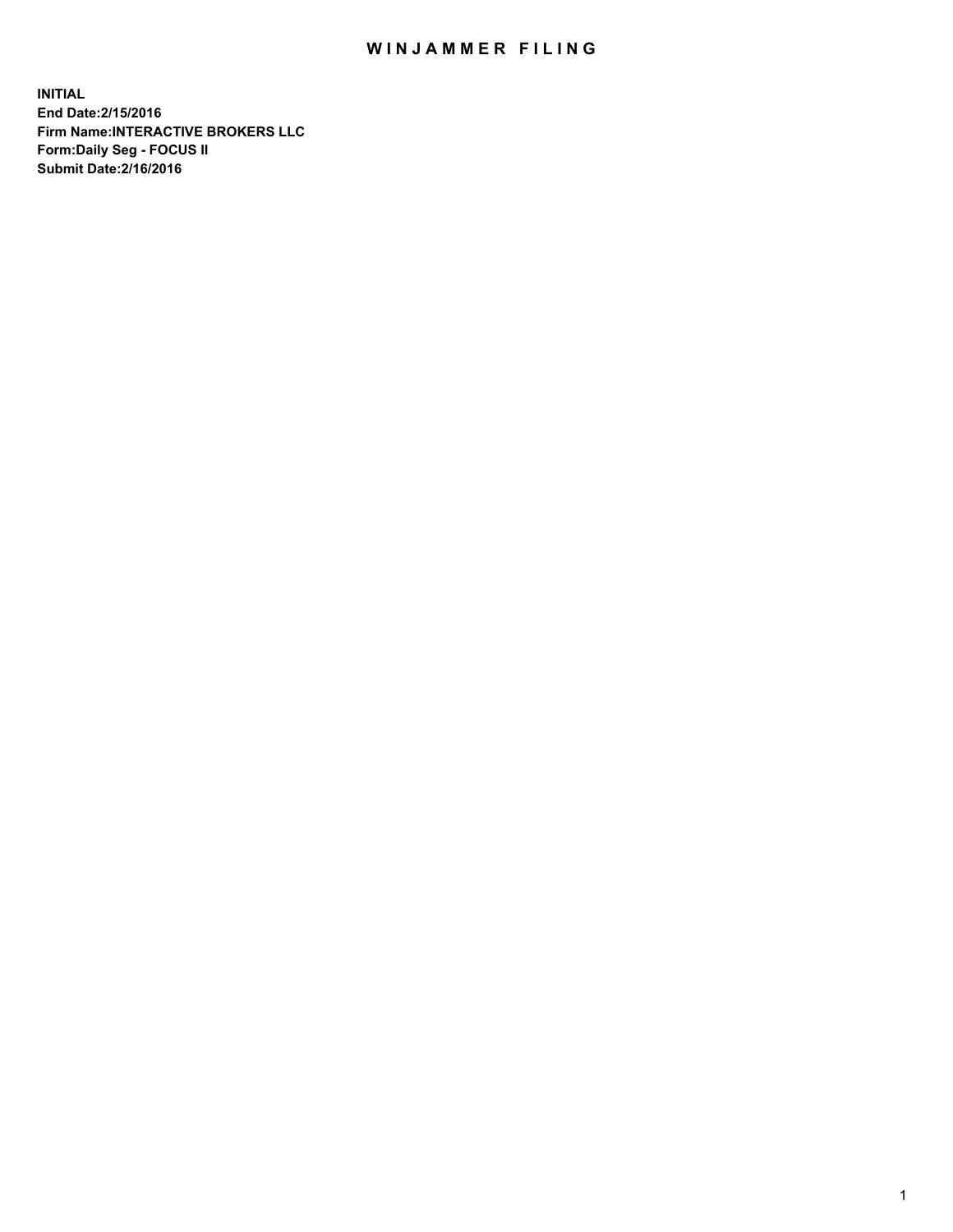## **INITIAL End Date:2/15/2016 Firm Name:INTERACTIVE BROKERS LLC Form:Daily Seg - FOCUS II Submit Date:2/16/2016 Daily Segregation - Cover Page**

| Name of Company<br><b>Contact Name</b><br><b>Contact Phone Number</b><br><b>Contact Email Address</b>                                                                                                                                                                                                                          | <b>INTERACTIVE BROKERS LLC</b><br><b>Alex Parker</b><br>203-618-7738<br>aparker@interactivebrokers.com |
|--------------------------------------------------------------------------------------------------------------------------------------------------------------------------------------------------------------------------------------------------------------------------------------------------------------------------------|--------------------------------------------------------------------------------------------------------|
| FCM's Customer Segregated Funds Residual Interest Target (choose one):<br>a. Minimum dollar amount: ; or<br>b. Minimum percentage of customer segregated funds required:% ; or<br>c. Dollar amount range between: and; or<br>d. Percentage range of customer segregated funds required between:% and%.                         | <u>0</u><br>155,000,000 245,000,000<br><u>00</u>                                                       |
| FCM's Customer Secured Amount Funds Residual Interest Target (choose one):<br>a. Minimum dollar amount: ; or<br>b. Minimum percentage of customer secured funds required:% ; or<br>c. Dollar amount range between: and; or<br>d. Percentage range of customer secured funds required between:% and%.                           | <u>0</u><br>80,000,000 120,000,000<br>0 <sub>0</sub>                                                   |
| FCM's Cleared Swaps Customer Collateral Residual Interest Target (choose one):<br>a. Minimum dollar amount: ; or<br>b. Minimum percentage of cleared swaps customer collateral required:% ; or<br>c. Dollar amount range between: and; or<br>d. Percentage range of cleared swaps customer collateral required between:% and%. | <u>0</u><br>0 <sub>0</sub><br>0 <sub>0</sub>                                                           |

Attach supporting documents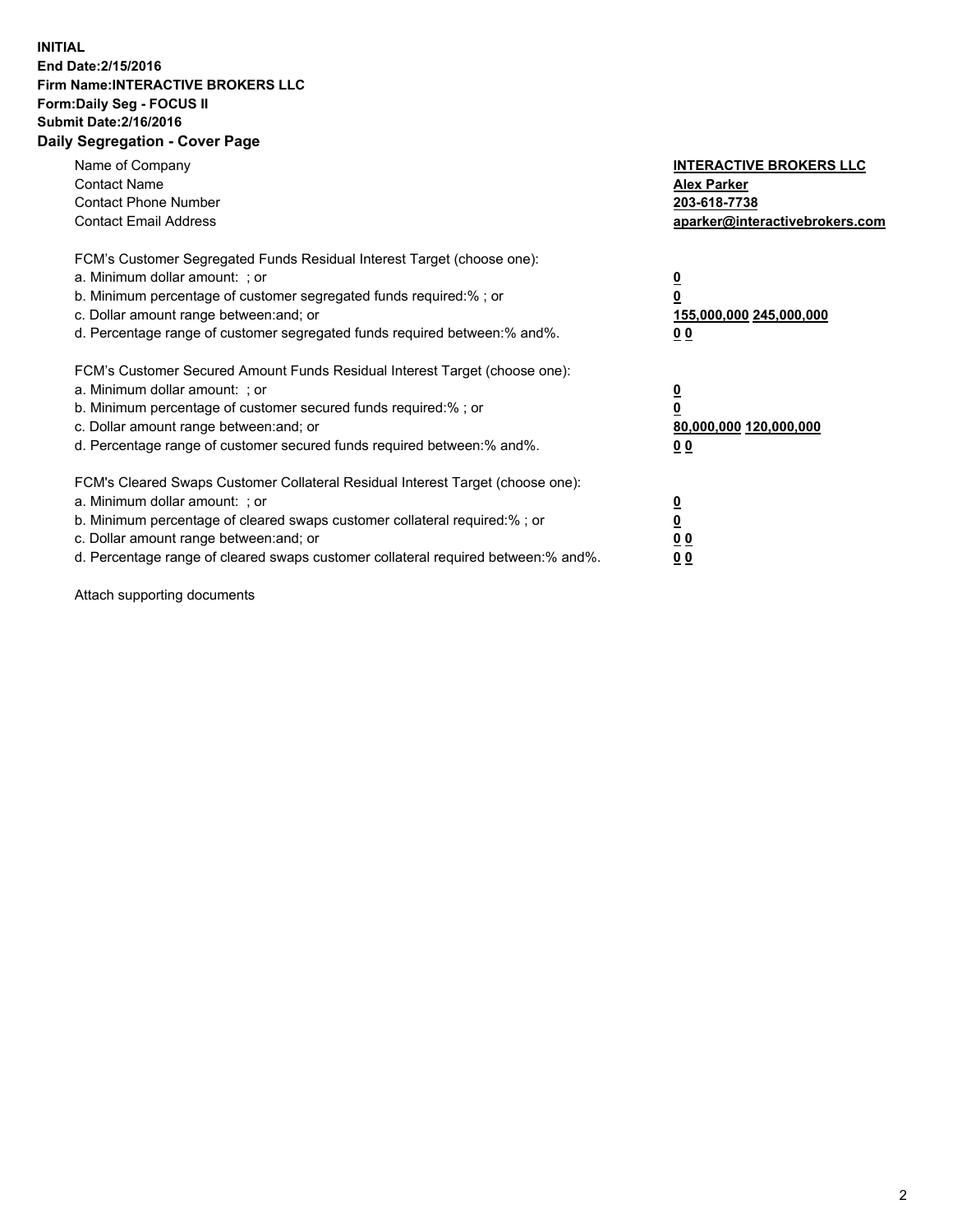## **INITIAL End Date:2/15/2016 Firm Name:INTERACTIVE BROKERS LLC Form:Daily Seg - FOCUS II Submit Date:2/16/2016 Daily Segregation - Secured Amounts**

|     | Daily Ocglegation - Occarea Anioants                                                        |                                   |
|-----|---------------------------------------------------------------------------------------------|-----------------------------------|
|     | Foreign Futures and Foreign Options Secured Amounts                                         |                                   |
|     | Amount required to be set aside pursuant to law, rule or regulation of a foreign            | $0$ [7305]                        |
|     | government or a rule of a self-regulatory organization authorized thereunder                |                                   |
| 1.  | Net ledger balance - Foreign Futures and Foreign Option Trading - All Customers             |                                   |
|     | A. Cash                                                                                     | 301,615,806 [7315]                |
|     | B. Securities (at market)                                                                   | $0$ [7317]                        |
| 2.  | Net unrealized profit (loss) in open futures contracts traded on a foreign board of trade   | $-15,333,542$ [7325]              |
| 3.  | Exchange traded options                                                                     |                                   |
|     | a. Market value of open option contracts purchased on a foreign board of trade              | 123,176 [7335]                    |
|     | b. Market value of open contracts granted (sold) on a foreign board of trade                | -249,718 [7337]                   |
| 4.  | Net equity (deficit) (add lines 1.2. and 3.)                                                | 286, 155, 722 [7345]              |
| 5.  | Account liquidating to a deficit and account with a debit balances - gross amount           | 3,184,958 [7351]                  |
|     | Less: amount offset by customer owned securities                                            | 0 [7352] 3,184,958 [7354]         |
| 6.  | Amount required to be set aside as the secured amount - Net Liquidating Equity              | 289,340,680 [7355]                |
|     | Method (add lines 4 and 5)                                                                  |                                   |
| 7.  | Greater of amount required to be set aside pursuant to foreign jurisdiction (above) or line | 289,340,680 [7360]                |
|     | 6.                                                                                          |                                   |
|     | FUNDS DEPOSITED IN SEPARATE REGULATION 30.7 ACCOUNTS                                        |                                   |
| 1.  | Cash in banks                                                                               |                                   |
|     | A. Banks located in the United States                                                       | 500,149 [7500]                    |
|     | B. Other banks qualified under Regulation 30.7                                              | 0 [7520] 500,149 [7530]           |
| 2.  | Securities                                                                                  |                                   |
|     | A. In safekeeping with banks located in the United States                                   | 348,041,779 [7540]                |
|     | B. In safekeeping with other banks qualified under Regulation 30.7                          | 0 [7560] 348,041,779 [7570]       |
| 3.  | Equities with registered futures commission merchants                                       |                                   |
|     | A. Cash                                                                                     | $0$ [7580]                        |
|     | <b>B.</b> Securities                                                                        | $0$ [7590]                        |
|     | C. Unrealized gain (loss) on open futures contracts                                         | $0$ [7600]                        |
|     | D. Value of long option contracts                                                           | $0$ [7610]                        |
|     | E. Value of short option contracts                                                          | 0 [7615] 0 [7620]                 |
| 4.  | Amounts held by clearing organizations of foreign boards of trade                           |                                   |
|     | A. Cash                                                                                     | $0$ [7640]                        |
|     | <b>B.</b> Securities                                                                        | $0$ [7650]                        |
|     | C. Amount due to (from) clearing organization - daily variation                             | $0$ [7660]                        |
|     | D. Value of long option contracts                                                           | $0$ [7670]                        |
|     | E. Value of short option contracts                                                          | 0 [7675] 0 [7680]                 |
| 5.  | Amounts held by members of foreign boards of trade                                          |                                   |
|     | A. Cash                                                                                     | 75,363,290 [7700]                 |
|     | <b>B.</b> Securities                                                                        | $0$ [7710]                        |
|     | C. Unrealized gain (loss) on open futures contracts                                         | -4,390,082 [7720]                 |
|     | D. Value of long option contracts                                                           | 123,175 [7730]                    |
|     | E. Value of short option contracts                                                          | -249,716 [7735] 70,846,667 [7740] |
| 6.  | Amounts with other depositories designated by a foreign board of trade                      | $0$ [7760]                        |
| 7.  | Segregated funds on hand                                                                    | $0$ [7765]                        |
| 8.  | Total funds in separate section 30.7 accounts                                               | 419,388,595 [7770]                |
| 9.  | Excess (deficiency) Set Aside for Secured Amount (subtract line 7 Secured Statement         | 130,047,915 [7380]                |
|     | Page 1 from Line 8)                                                                         |                                   |
| 10. | Management Target Amount for Excess funds in separate section 30.7 accounts                 | 80,000,000 [7780]                 |
| 11. | Excess (deficiency) funds in separate 30.7 accounts over (under) Management Target          | 50,047,915 [7785]                 |
|     |                                                                                             |                                   |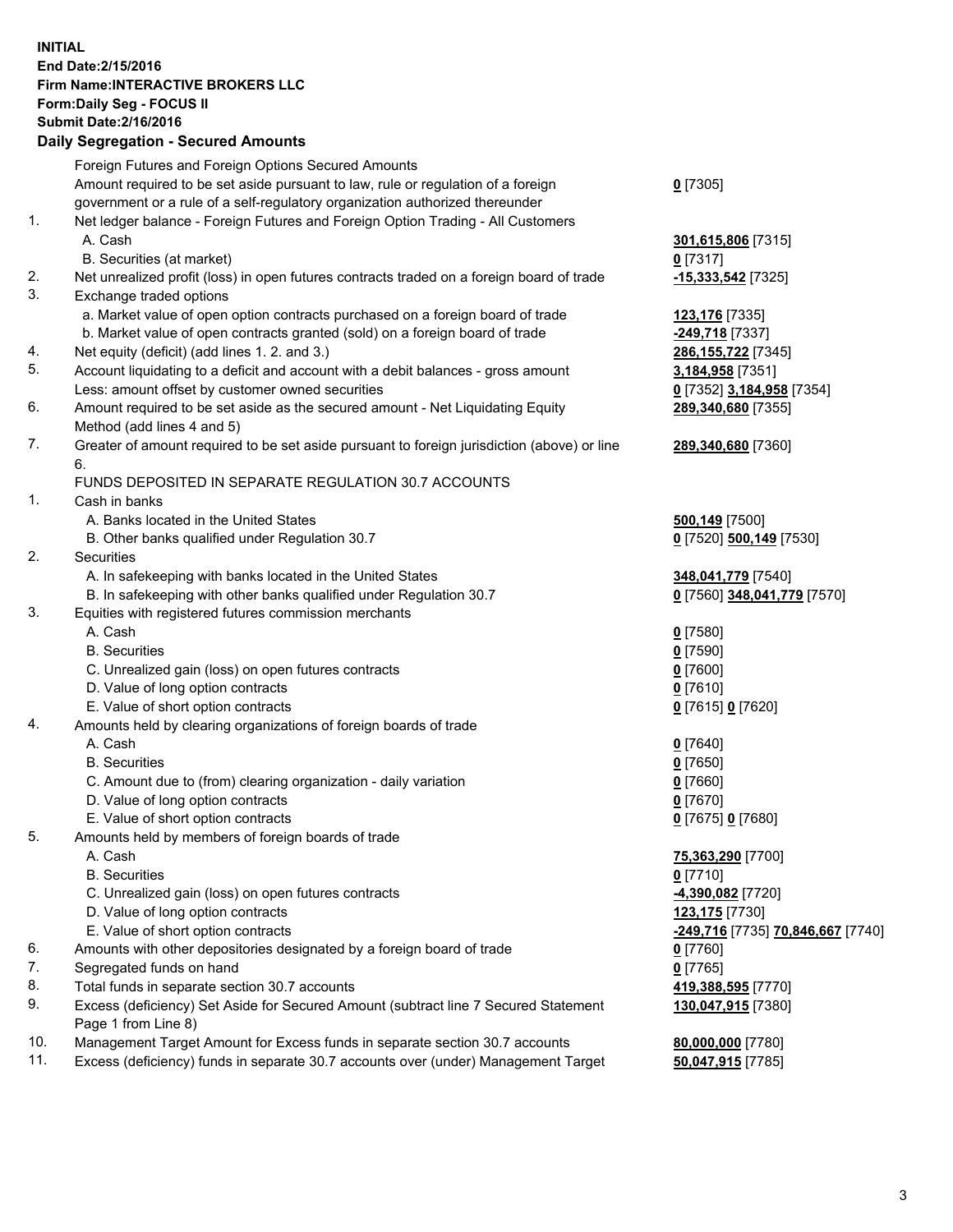**INITIAL End Date:2/15/2016 Firm Name:INTERACTIVE BROKERS LLC Form:Daily Seg - FOCUS II Submit Date:2/16/2016 Daily Segregation - Segregation Statement** SEGREGATION REQUIREMENTS(Section 4d(2) of the CEAct) 1. Net ledger balance A. Cash **2,616,684,900** [7010] B. Securities (at market) **0** [7020] 2. Net unrealized profit (loss) in open futures contracts traded on a contract market **87,635,759** [7030] 3. Exchange traded options A. Add market value of open option contracts purchased on a contract market **161,044,619** [7032] B. Deduct market value of open option contracts granted (sold) on a contract market **-250,156,097** [7033] 4. Net equity (deficit) (add lines 1, 2 and 3) **2,615,209,181** [7040] 5. Accounts liquidating to a deficit and accounts with debit balances - gross amount **168,969** [7045] Less: amount offset by customer securities **0** [7047] **168,969** [7050] 6. Amount required to be segregated (add lines 4 and 5) **2,615,378,150** [7060] FUNDS IN SEGREGATED ACCOUNTS 7. Deposited in segregated funds bank accounts A. Cash **195,910,243** [7070] B. Securities representing investments of customers' funds (at market) **1,585,475,635** [7080] C. Securities held for particular customers or option customers in lieu of cash (at market) **0** [7090] 8. Margins on deposit with derivatives clearing organizations of contract markets A. Cash **116,743,262** [7100] B. Securities representing investments of customers' funds (at market) **1,015,733,760** [7110] C. Securities held for particular customers or option customers in lieu of cash (at market) **0** [7120] 9. Net settlement from (to) derivatives clearing organizations of contract markets **810,052** [7130] 10. Exchange traded options A. Value of open long option contracts **160,771,339** [7132] B. Value of open short option contracts **-249,882,839** [7133] 11. Net equities with other FCMs A. Net liquidating equity **0** [7140] B. Securities representing investments of customers' funds (at market) **0** [7160] C. Securities held for particular customers or option customers in lieu of cash (at market) **0** [7170] 12. Segregated funds on hand **0** [7150] 13. Total amount in segregation (add lines 7 through 12) **2,825,561,452** [7180] 14. Excess (deficiency) funds in segregation (subtract line 6 from line 13) **210,183,302** [7190] 15. Management Target Amount for Excess funds in segregation **155,000,000** [7194] **55,183,302** [7198]

16. Excess (deficiency) funds in segregation over (under) Management Target Amount Excess